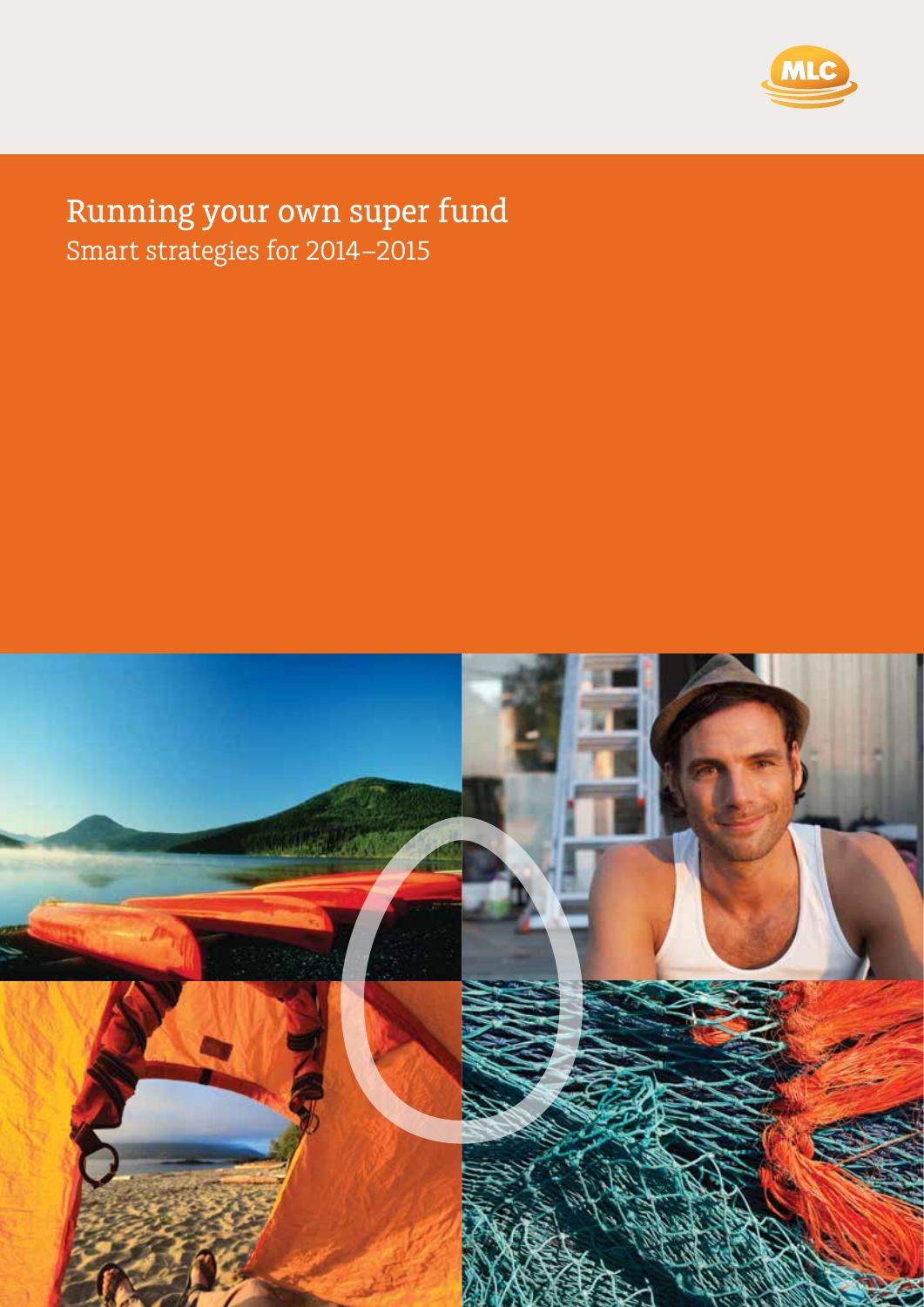Self managed super is the largest and fastest growing super sector in Australia. *Over 6,000 new funds are established every month, adding to the current total of over 534,1761 .*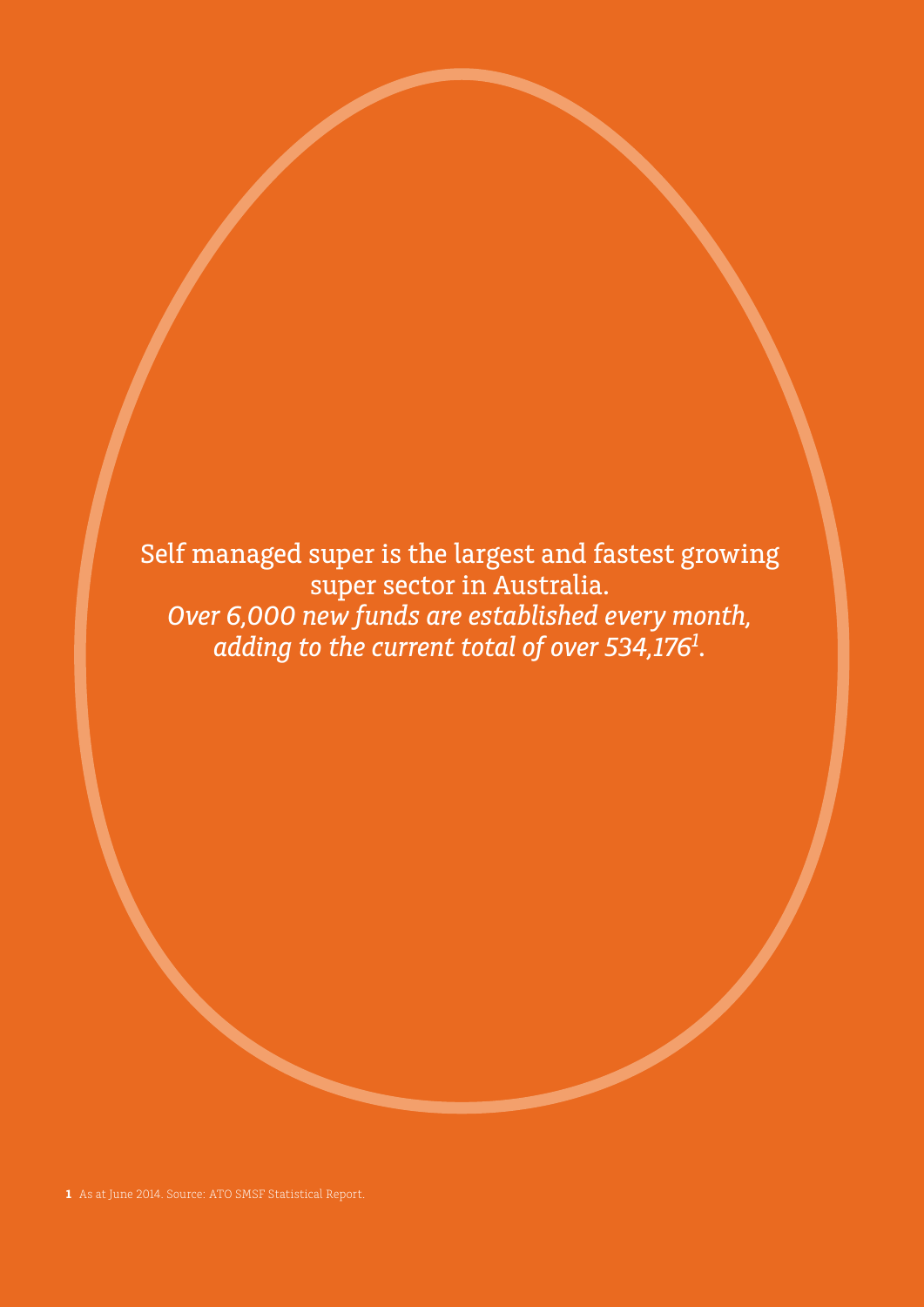# **Contents**

| <b>Investment freedom</b>                   | 4                 |
|---------------------------------------------|-------------------|
| <b>Super on your terms</b>                  | 5.                |
| <b>Strategies at a glance</b>               | 7                 |
| <b>Strategy 1 – How this strategy works</b> | 8                 |
| <b>Strategy 2 – How this strategy works</b> | 9                 |
| <b>Strategy 3 - How this strategy works</b> | 10                |
| <b>Strategy 4 – How this strategy works</b> | 11                |
| <b>Strategy 5 – How this strategy works</b> | $12 \overline{ }$ |
| <b>Frequently Asked Questions</b>           | 13                |
| <b>Glossary</b>                             | 19                |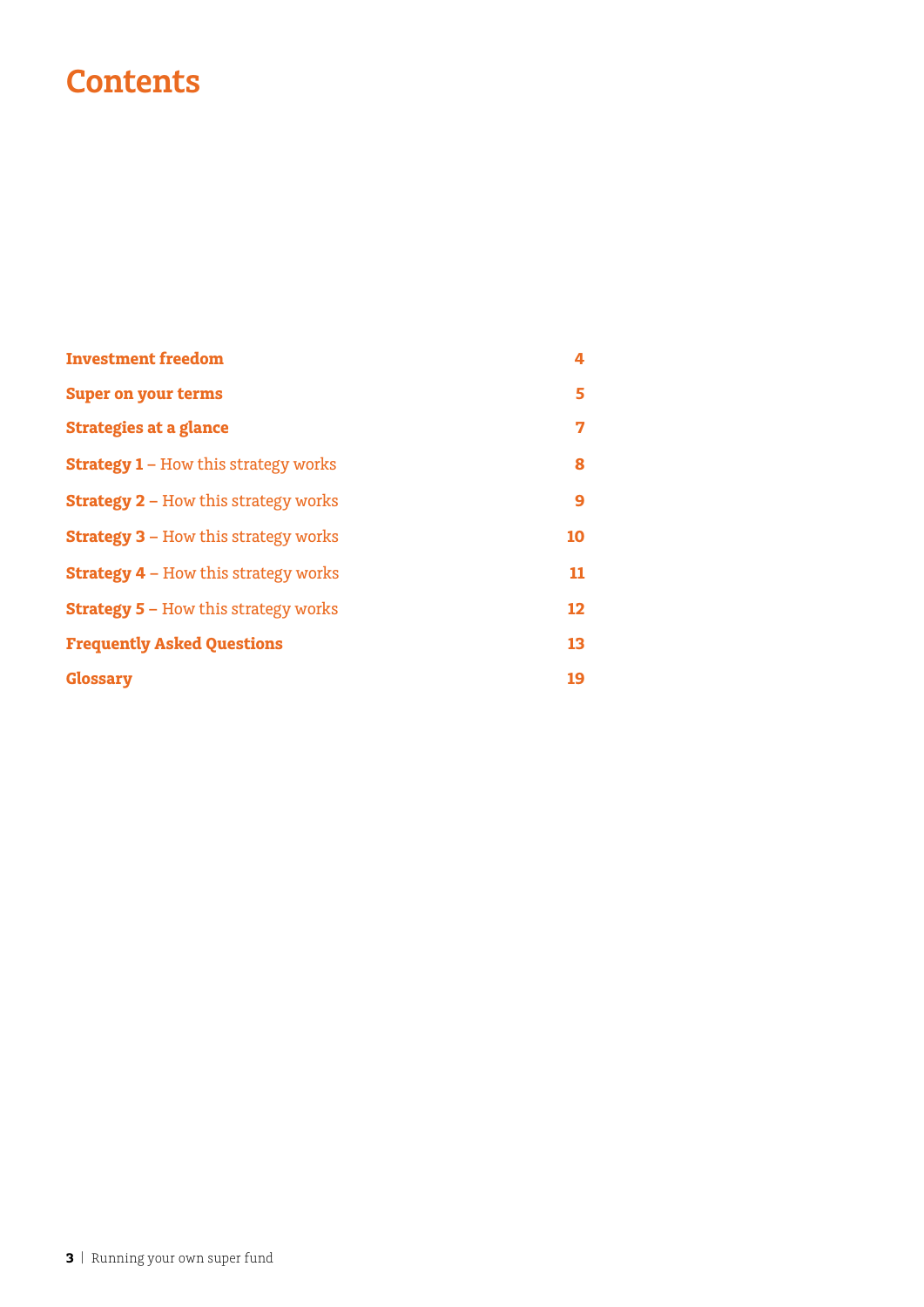# **Investment freedom**

A major reason for the growing popularity of self managed super funds (SMSFs) is the level of investment freedom they offer.

With an SMSF you can create your own investment strategy and select from a broader range of investments.

Other advantages include potentially greater tax and estate planning flexibility and the opportunity to set up one fund for up to four people. In this booklet, we outline some powerful strategies you could use when setting up and running an SMSF.

A financial adviser can help you decide whether an SMSF is the right super solution for you.

They can also help you meet your compliance obligations and maximise your opportunities.

## **Other smart super strategies**

There are some other strategies you could use to grow your super if you have an SMSF or use another super arrangement.

These are outlined in our 'Make your super count' guide. If you'd like a copy, you could speak to your financial adviser or call MLC on **132 652**.

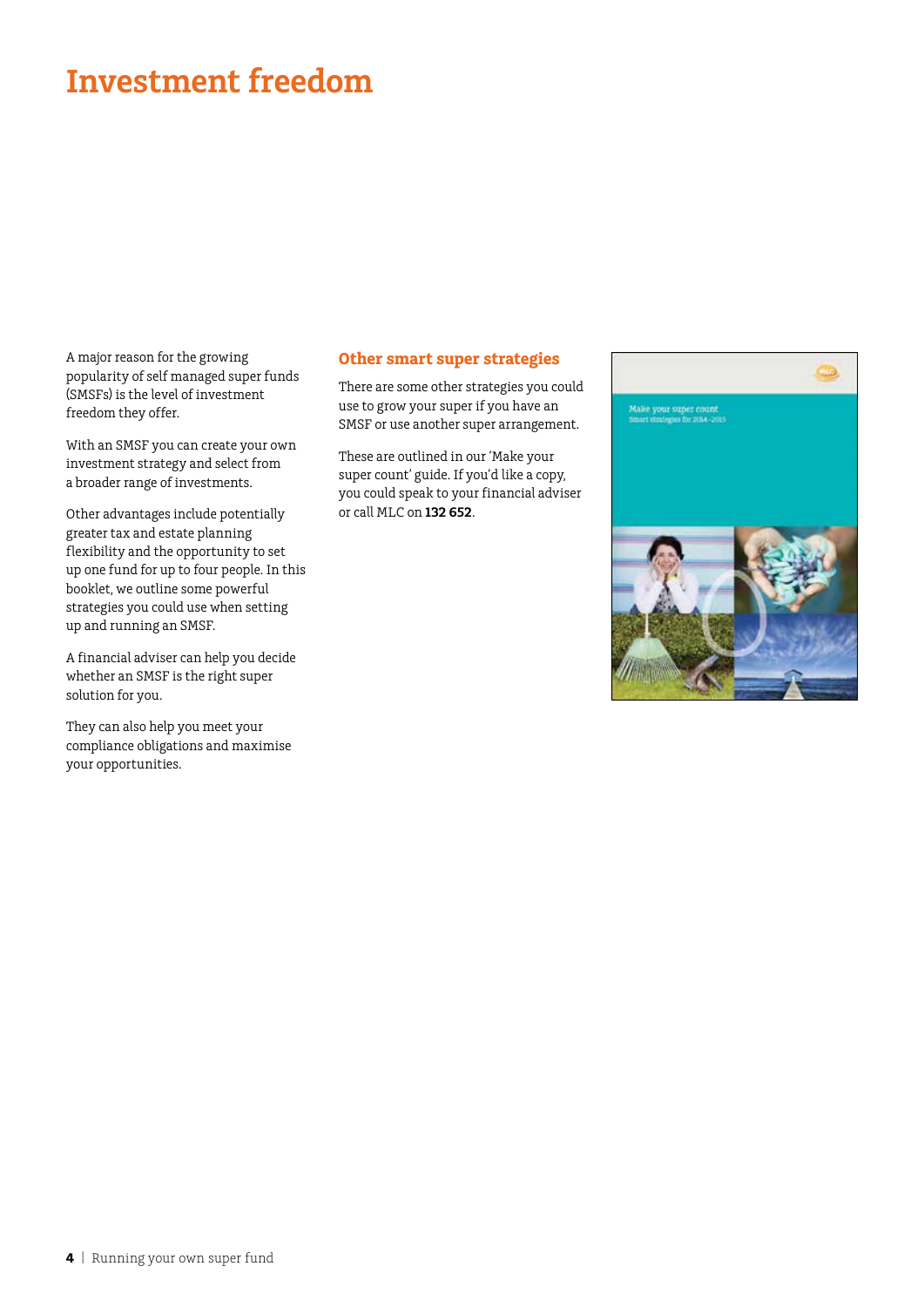# **Super on your terms**

## You can have greater control, choice and flexibility with an SMSF.

## **Why self managed super?**

SMSFs can offer a number of features and benefits generally not available with other super arrangements.

### More investment control

You can establish your own investment strategy and directly control where and how your super is invested. You've also got the flexibility to create an investment strategy that addresses the combined or unique needs of all fund members.

### More investment choice

You can select from a wider range of investments including:

- all listed shares
- some unlisted shares
- • residential and business property, and
- collectables such as artwork, stamps and coins.

## One fund for the family

If you set up a fund for yourself and up to three**<sup>1</sup>** family members, you could:

- • consolidate your super balances
- invest in assets of higher value
- • achieve greater estate planning flexibility, and
- reduce costs.

## Borrowing to make larger investments

SMSFs can buy assets such as shares and property by using cash in the fund and borrowing the rest. This can enable the fund to acquire assets it currently doesn't have enough money to purchase outright.

## Tax savings

With SMSFs you can:

- take greater control over the timing of tax events, such as when capital gains and losses on assets are realised
- transfer certain assets directly into your fund by making 'in specie' contributions, where investment earnings will be concessionally taxed, and
- use your super to start a pension potentially without triggering capital gains tax.

Also, if a member dies or becomes disabled, the fund can claim the future service element of the benefit as a tax deduction and offset current and future fund tax liabilities.

## Greater estate planning certainty and flexibility

You can nominate which of your 'dependants for superannuation purposes'**<sup>2</sup>** you'd like to receive your benefit in the event of your death without having to meet some of the constraints that apply to other super arrangements.

- **1** The maximum number of members in an SMSF is four.
- **2** A 'dependant for superannuation purposes' includes a legally married or de facto spouse (including same sex), child of any age, financial dependant, and interdependent person of the deceased. It is also possible to pay the legal representative of the deceased.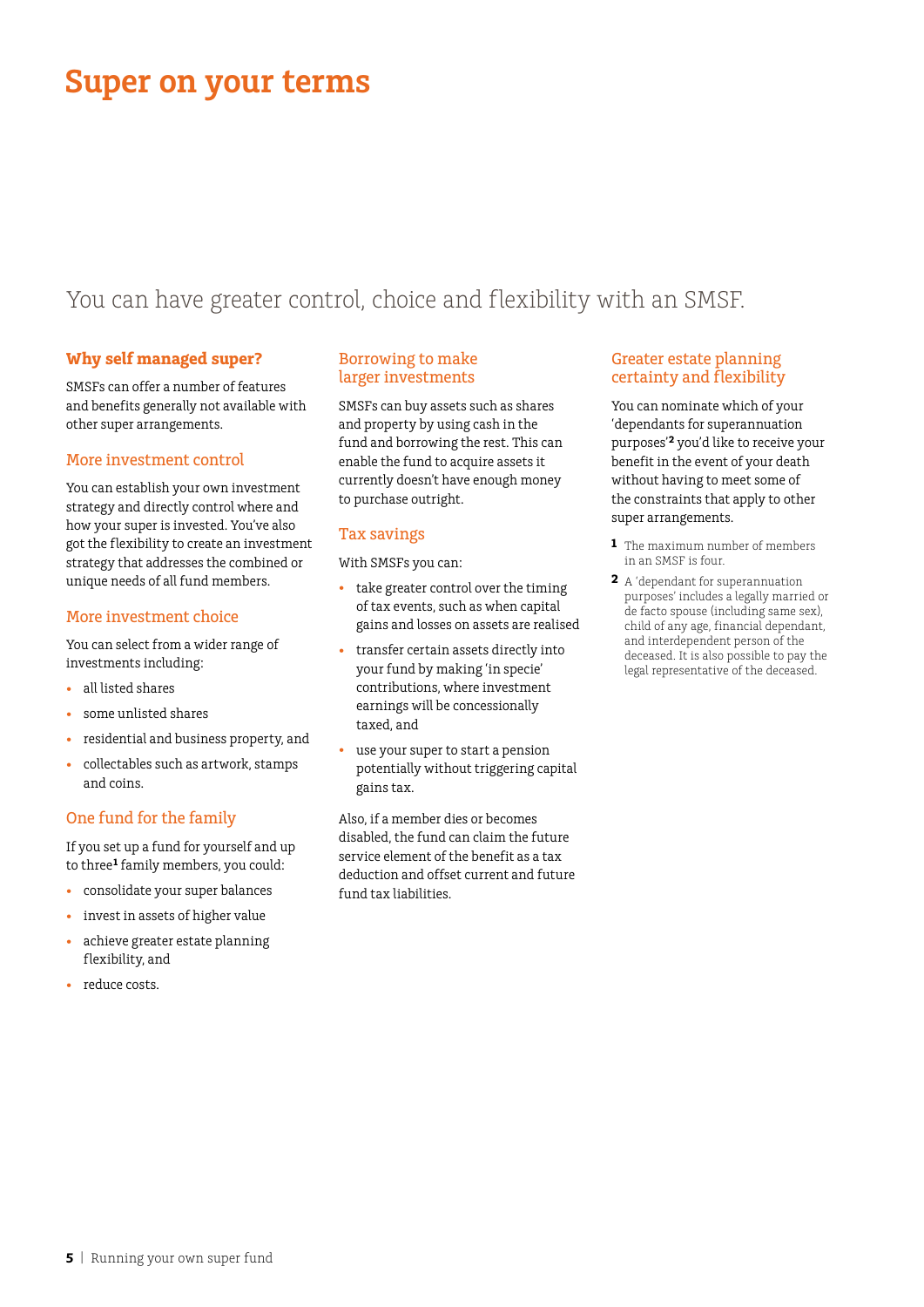### **Is an SMSF right for you?**

While running an SMSF can give you greater control of your super and retirement savings, it's a big commitment.

All members are generally required to be fund trustees and vice versa. This means you are responsible for meeting a range of legal and administrative obligations and penalties may apply if you don't perform your duties.

Also, to make running an SMSF a cost effective exercise, you and your fellow members will typically need upwards of \$200,000 in total in your SMSF.

### **Advice and support**

A financial adviser is best set to help you navigate through the complexities of an SMSF and decide whether it's right for you.

They'll be able to help:

- • develop and implement an investment strategy for the fund
- select investments to match that strategy
- determine the right insurance
- implement a tax-effective pension plan, and
- consider your estate planning options.

Many financial advisers may also recommend using a comprehensive SMSF administration service. These services can facilitate the legal, accounting, auditing and other support you'll need to run your fund and meet your compliance obligations.

#### **For more information**

To find out more about setting up an SMSF and the support services you may need, please speak to a financial adviser.

## **Other super benefits**

Just like other super funds, if you have an SMSF:

- • you may be able to make contributions from your pre-tax salary or claim your contributions as a tax deduction**<sup>3</sup>**
- investment earnings are generally taxed at a maximum rate of 15%
- there's no tax on investment earnings if you use your super to start a pension investment**<sup>4</sup>**
- • you won't pay tax on lump sum and pension payments received at age 60 or over**5**, and
- • your fund can arrange cost-effective Life and Total and Permanent Disability insurance.
- **3** To be eligible to claim your super contributions as a tax deduction, you will need to earn less than 10% of your assessable income, reportable fringe benefits and reportable employer super contributions from eligible employment and meet a range of other conditions.
- **4** A pension investment can generally only be commenced when you reach your preservation age (currently 55) or over.
- **5** Applies to the pension and/or lump sums received from a taxed super fund. An SMSF is generally a taxed super fund.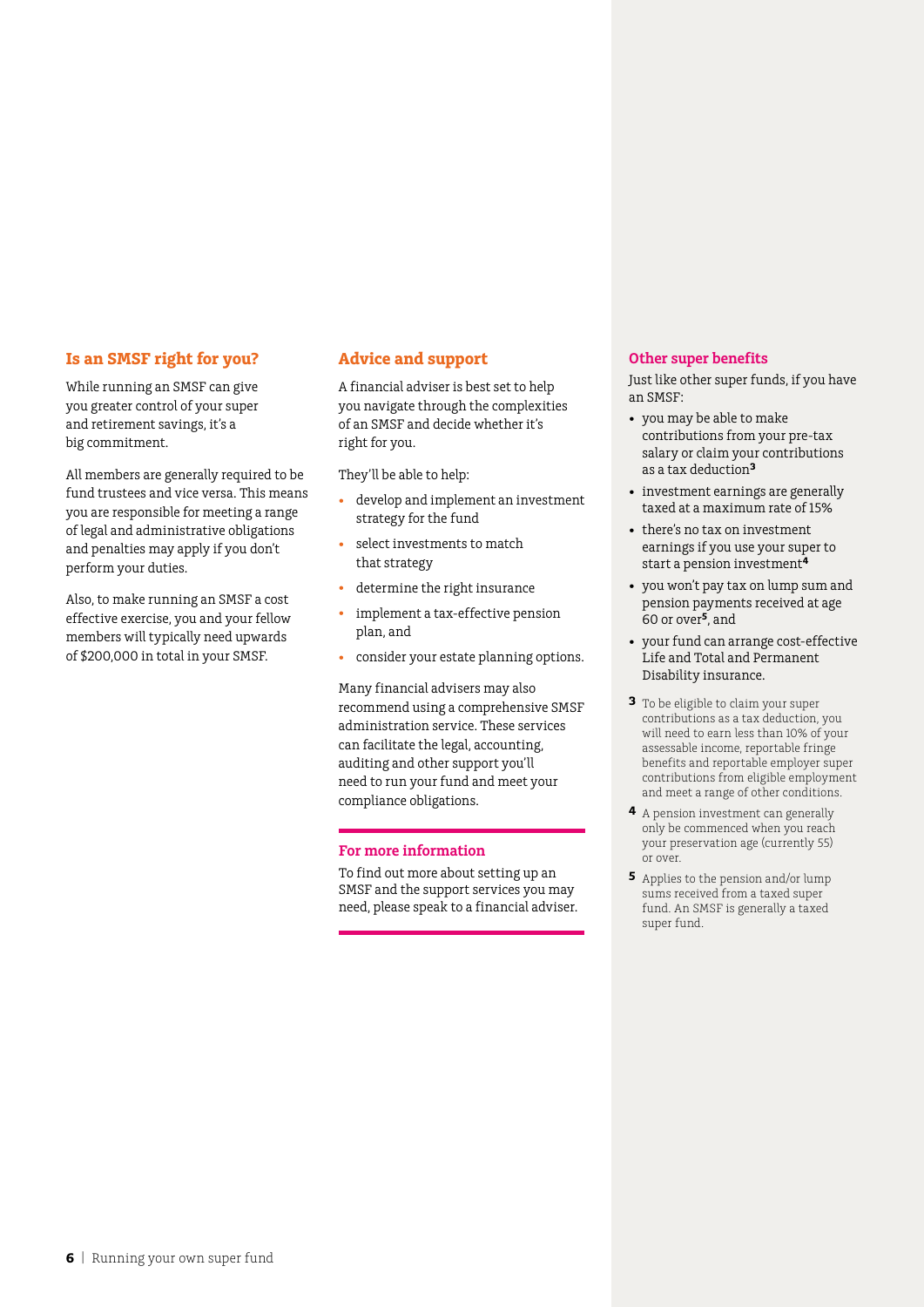# **Strategies at a glance**

| <b>Strategy</b> |                                                              | <b>Suitable for</b>                                                              | <b>Potential key benefits</b>                                                                                                                        | Page |
|-----------------|--------------------------------------------------------------|----------------------------------------------------------------------------------|------------------------------------------------------------------------------------------------------------------------------------------------------|------|
|                 | Personalise your<br>investment strategy                      | People who want more say over where their<br>super is invested                   | • Take more control of your super<br>• Tailor the investments to meet the<br>collective or unique needs of all<br>fund members                       | 8    |
|                 | <b>Purchase property</b><br>tax-effectively                  | People who want to invest their super<br>in a residential or business property   | • Increase your net wealth, as rental<br>income and capital gains are taxed at the<br>super fund tax rate                                            | 9    |
|                 | Keep it all in the family                                    | Groups of up to four people<br>(usually family members)                          | • Increase your fund's buying power<br>• Have more estate planning flexibility<br>• Reduce costs                                                     | 10   |
|                 | Grow your super with<br>borrowed money                       | People who want to use borrowed money<br>to acquire certain investments in super | • Make a larger investment<br>• Accumulate more wealth for<br>your retirement                                                                        | 11   |
|                 | Claim death and<br>disability benefits as<br>a tax deduction | SMSFs where a member dies or suffers<br>a disability                             | • Offset current and future year<br>tax liabilities<br>• In some circumstances, possibly lead<br>to the fund not having to pay tax for<br>many years | 12   |

**Note:** these strategies assume the super fund in a complying super fund (see Glossary)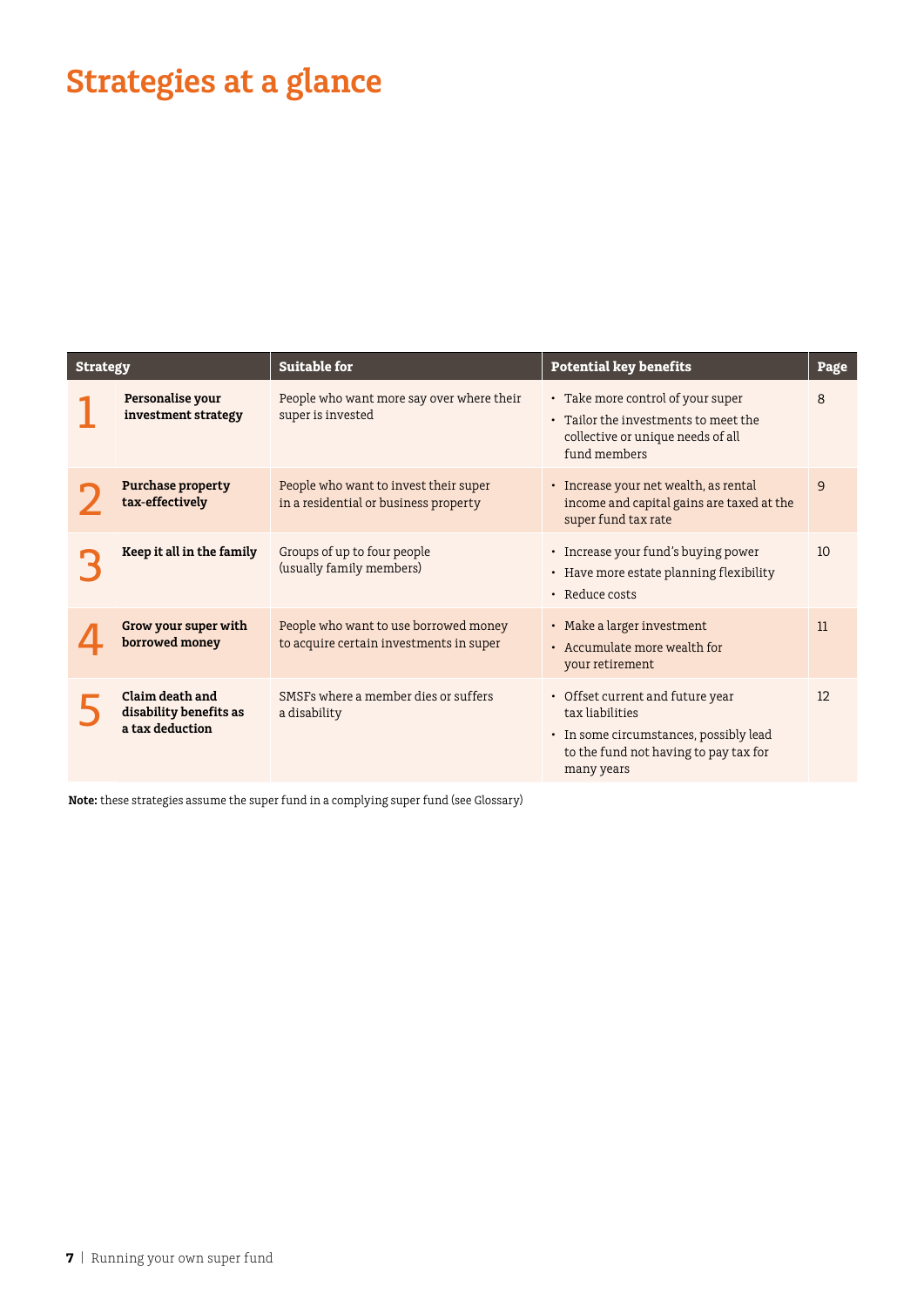## **Strategy 1** Personalise your investment strategy

## SMSFs give you more control over where and how your super is invested.

## **How this strategy works**

One of the key benefits of running an SMSF is you can establish your own investment strategy and make all the key investment decisions. These include:

- • setting the fund's investment objectives
- • determining how much to invest in the different asset classes such as shares, property, cash and fixed interest, and
- selecting the specific investments you want the fund to hold.

You can also implement:

- different investment strategies for each fund member, which may be appropriate if the members have significantly different ages, super balances or risk tolerances, or
- one investment strategy that takes into account the collective needs of all members, which will be easier to administer.

## **For more information**

To find out whether this strategy suits your needs and circumstances, we recommend you speak to a financial adviser and a registered tax agent.

### **Strategy tips**

- • With SMSFs, establishing and reviewing an investment strategy is more than just a benefit; it's a legal requirement (see FAQs). A financial adviser can help you develop an investment strategy that suits your needs and circumstances.
- SMSFs can invest directly in a broader range of assets, such as residential or business property (see Strategy 2).
- • If your adult children are fund members, establishing a unique investment strategy for them can address their different investment needs, while still maximising the benefits of super for your family (see Strategy 3).

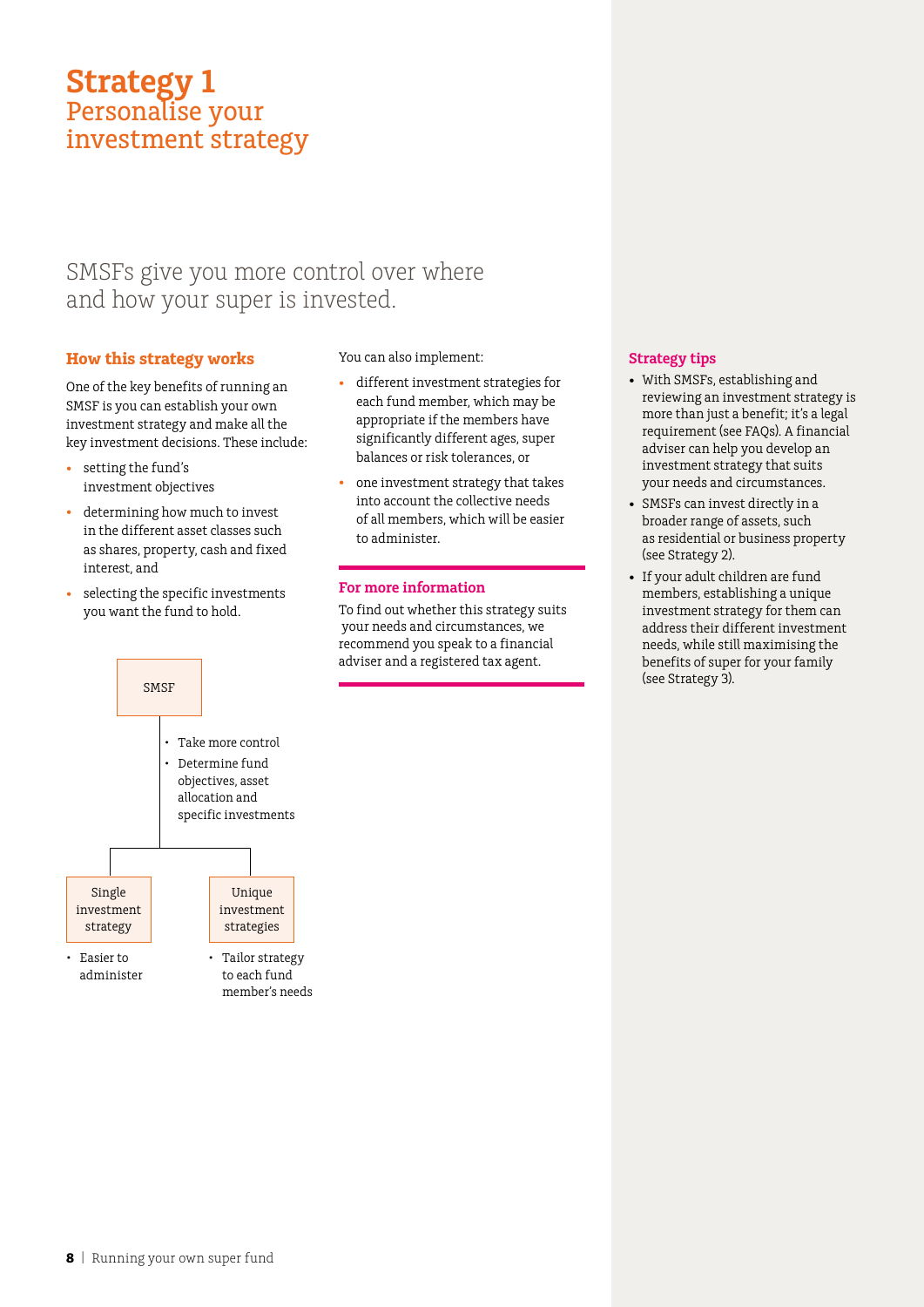## **Strategy 2** Purchase property tax-effectively

With SMSFs you can invest your super directly in property and benefit from some powerful tax concessions.

## **How this strategy works**

Another great benefit of SMSFs is you can invest your super directly in residential or business property. This option is usually not available with other super arrangements.

It could also be more tax-effective to purchase a property through an SMSF than buy it outside super.

This is because rental income is taxed in super at a maximum rate of 15% and is potentially tax-free if your fund is paying you a pension.

Also, when the property is sold, capital gains are taxed at 10%, if the investment has been owned for 12 months or more, and are potentially tax-free if a pension has started.

The table below compares the tax treatment of income and capital gains with other commonly used property ownership options.

### **For more information**

To find out whether this strategy suits your needs and circumstances, we recommend you speak to a financial adviser and a registered tax agent.

| Tax payable on: | <b>Property owned by:</b>  |         |                         |                            |
|-----------------|----------------------------|---------|-------------------------|----------------------------|
|                 | Individual                 | Company | Super fund <sup>1</sup> | Super pension <sup>1</sup> |
| Rental income   | Up to 47% <sup>2</sup>     | 30%     | Up to $15%$             | Nil                        |
| Capital gains   | Up to 23.5% <sup>2,3</sup> | 30%     | Up to 10% <sup>4</sup>  | Nil                        |

#### **Strategy tips**

- SMSFs can buy a business property from a related party**<sup>5</sup>**, but not a residential property.
- It's also possible to transfer ownership of a business property into an SMSF by making what's known as an 'in specie' contribution. Where this is done, make sure you don't exceed your contribution caps (see FAQs).
- • Buying a property needs to be consistent with the fund's investment strategy (see FAQs).
- • You can increase your fund's buying power by adding fund members (see Strategy 3) or borrowing money (see Strategy 4).
- **1** This concessional tax treatment generally also applies to income and capital gains from other investments held in super.
- **2** Excludes Medicare levy.
- **3** Assumes the asset has been held for 12 months or more and the 50% discount for individual taxpayers has been applied.
- **4** Assumes the asset has been held for 12 months or more and the 1/3 discount for super funds has been applied.
- **5** A related party generally includes fund members, their family and partners, and related companies and trusts.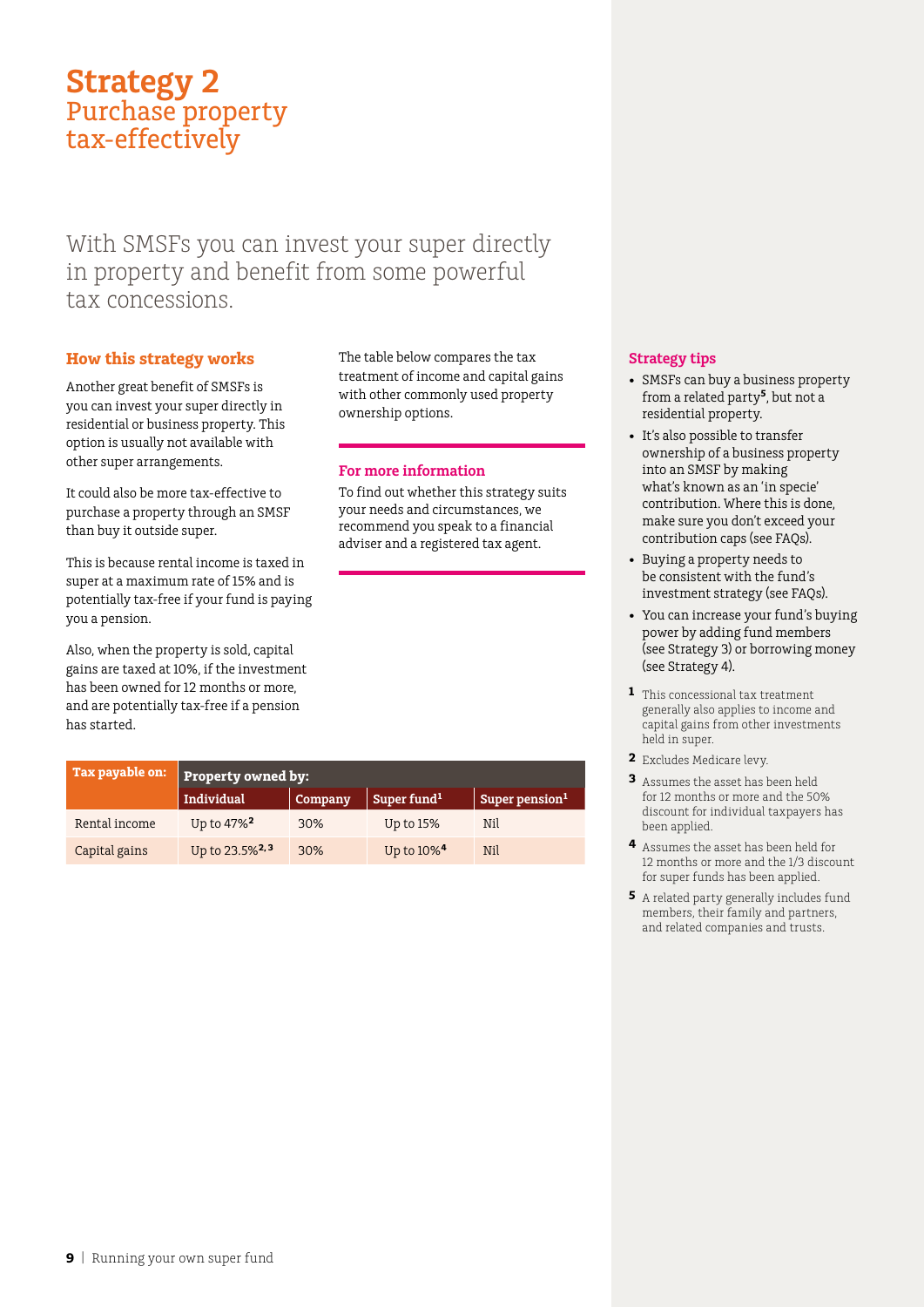## **Strategy 3** Keep it all in the family

## Adding family members to your SMSF can increase your fund's buying power and provide more estate planning flexibility.

## **How this strategy works**

You can have up to four members in an SMSF. By adding family members, such as adult children, you could increase the fund's balance considerably. This could allow you to:

- • purchase assets you don't have sufficient money to buy individually, such as residential or business property (see Strategy 2), and
- • make some significant cost savings, as many of the costs involved when setting up and running an SMSF are a fixed amount (ie they don't increase if the fund balance does).

Having one fund for the family can also:

- give you more flexibility to decide which assets are sold to pay a death benefit if a fund member dies, and
- make it easier to transfer your wealth tax-effectively from one generation to the next.

## **For more information**

To find out whether this strategy suits your needs and circumstances, we recommend you speak to a financial adviser and a registered tax agent.



- Before setting up an SMSF with other family members, consider if you'd be happy to share fund decisions.
- • If your SMSF still doesn't have enough money to acquire an asset after consolidating super balances, the fund may want to borrow money (see Strategy 4).
- • Adding fund members could also help them take advantage of any tax deduction claimed for benefits paid if another fund member dies or becomes disabled (see Strategy 5).

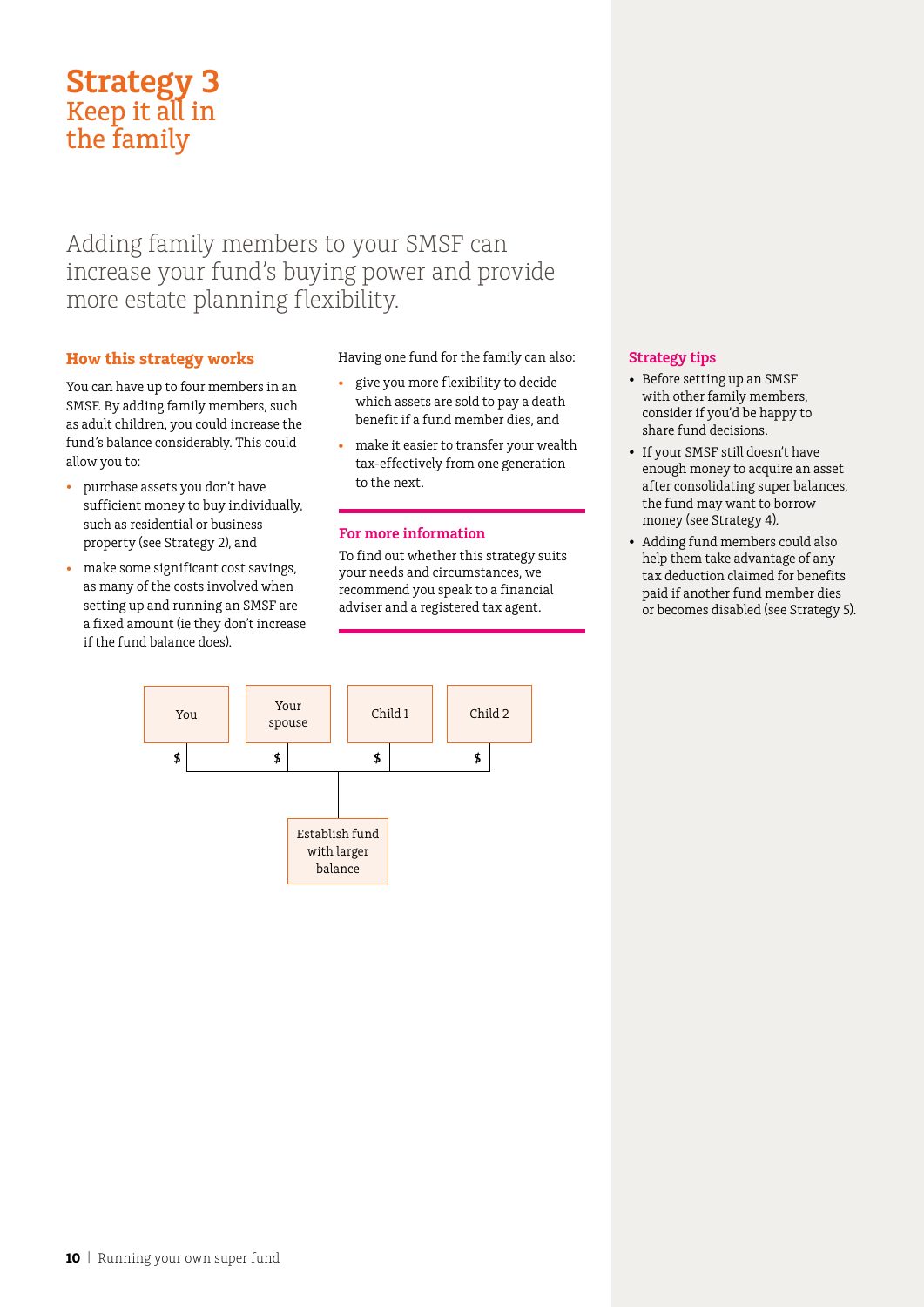## **Strategy 4** Grow your super with borrowed money

## SMSFs can borrow to make a larger investment and grow your retirement savings.

## **How this strategy works**

SMSFs can borrow to buy assets such as shares and property. For example, if you're a business owner, your SMSF could purchase**<sup>1</sup>** your business property using cash already in the fund and borrow the rest.

There are, however, some significant differences between borrowing in super and borrowing in your own name.

As a general rule, borrowing in super can be more tax-effective if the income from the investment exceeds the loan interest and certain other expenses (positively geared). This is because the excess income will be taxed at a maximum rate of 15% in the super fund, rather than your marginal tax rate (see Glossary).

Conversely, negatively geared investments can be more tax-effective if held in your own name. In this scenario, you'll receive more value for the excess tax deductions than a super fund would if your marginal tax rate exceeds 15%.

But even if an investment is negatively geared at the outset, borrowing in super may still be a better option. This is because:

- negatively geared investments can become positively geared over time, and
- regardless of whether the investment is positively or negatively geared, less capital gains tax will generally be paid on the sale of the investment if it's held in a super fund (see Strategy 2).
- **1** The rules require the property to be held through a security trust under the limited recourse borrowing arrangement.

## **For more information**

To find out if this strategy is right for you, speak to a financial adviser. and a registered tax agent



## **Strategy tips**

- This strategy could also be used to acquire a residential property, listed shares or other 'single acquirable assets' (see FAQs). Restrictions can apply if certain assets are acquired from a related party**<sup>2</sup>**.
- There are a range of conditions that need to be met when borrowing in super (see FAQs).
- • You'll need to make sure the fund has sufficient cashflow to meet the loan repayments.
- If additional contributions are needed to fund the loan, make sure you don't exceed your contribution caps (see FAQs).
- • Check the trust deed and investment strategy to make sure they both allow borrowing to purchase assets.
- **2** A related party includes fund members, their family and partners, and related companies and trusts.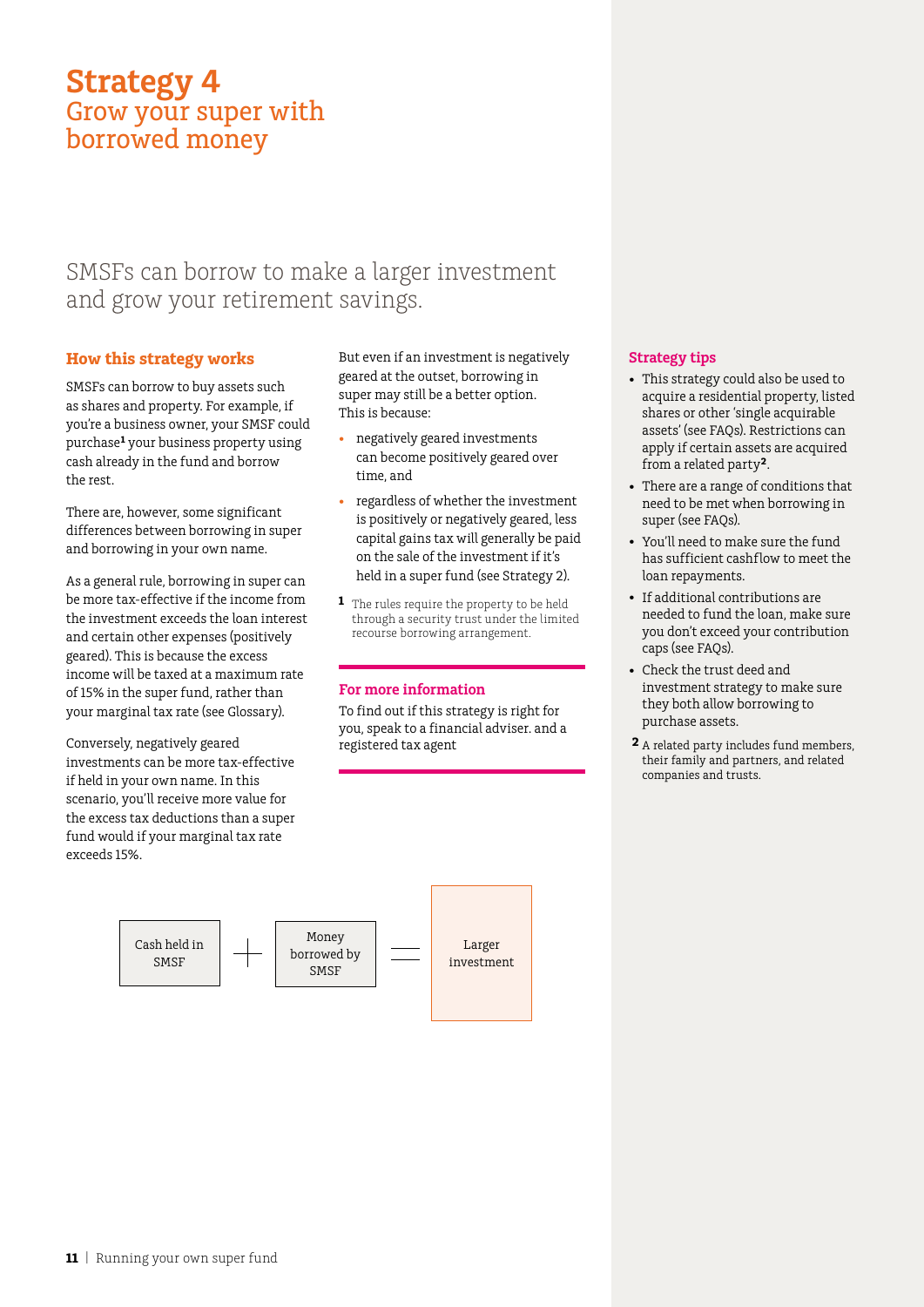## **Strategy 5** Claim death and disability benefits as a tax deduction

If a member dies or becomes disabled before age 65, your SMSF may want to claim a portion of the death or disability benefit as a tax deduction.

## **How this strategy works**

All super funds can generally claim a tax deduction for death and disability**<sup>1</sup>** insurance premiums paid on a members behalf.

However, if an SMSF member's employment is terminated due to death or disability before they reach the usual retirement age of 65, the SMSF can elect to claim a tax deduction for the 'future service element'**2** (FSE) of the death or disability benefit instead.

This strategy may benefit SMSFs where it's anticipated the FSE of the death or disability benefit will be greater than the sum of all future death and disability insurance premiums payable for all members.

When claiming an FSE deduction:

- • the amount can be used to offset the SMSF tax liabilities in the year of death or disability, and
- any unused tax deduction can be carried forward to offset tax liabilities in future years, including those relating to new members, until the deduction is exhausted.

If the FSE deduction is large enough, the SMSF may not have to pay tax for many years.

This can particularly benefit SMSFs where family members such as adult children can be added to make the most of this tax concession.

- **1** Disability means permanent disability, as well as temporary disability where the member is unable to perform their normal duties.
- **2** The future service element is determined by a formula and is only available if the member dies or becomes disabled before reaching the last retirement date, which is usually age 65.

#### **For more information**

To find out whether this strategy suits your needs and circumstances, we recommend you speak to a financial adviser or registered tax agent.

#### **Strategy tips**

- The FSE deduction can be claimed regardless of whether the death or disability benefit includes an amount funded from an insurance policy.
- The FSE deduction can't be claimed if the person who dies or becomes disabled was not employed.
- • The fund must elect to claim the FSE deduction before lodging its tax return for the income year the death or disability occurs. Once the election is made, it's generally irrevocable and the fund can't claim a deduction for insurance premiums paid in the same or a future financial year.
- • While super funds may be able to make an 'anti-detriment' payment when a member dies, this option is usually not practically available in SMSFs.
- The FSE deduction can be claimed whether a death benefit lump sum or death benefit income stream is payable on the death of the member.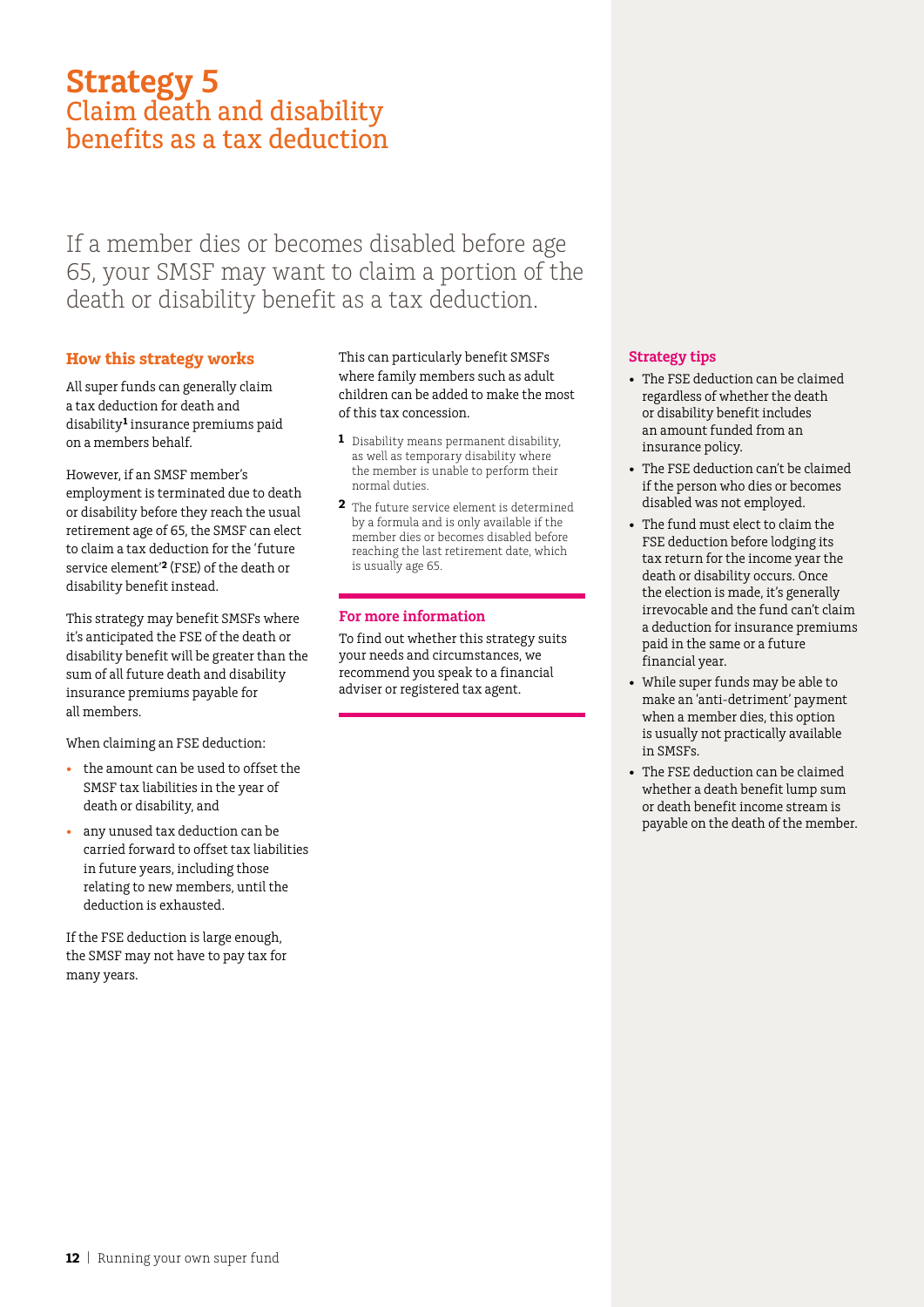## **Is an SMSF right for you?**

Some important issues to consider before setting up an SMSF include:

- **1. Do you have enough time, knowledge and skills to manage your own super?** While SMSFs offer greater control, choice and flexibility, you need to keep in mind that you and your fellow members are the fund trustees (see below). This means you are all responsible for running the fund and meeting a range of legal and administrative obligations.
- **2. Do you need the additional benefits an SMSF can provide?** For example, the investment choices offered by a publicly available super fund may be more than sufficient for your needs. Also, publicly available super funds have their own trustees, so you don't have to take on this responsibility.
- **3. Do you have enough super money to make an SMSF cost-effective?** SMSFs are usually only cost-effective where the fund balance is \$200,000 or more.

A financial adviser can help you decide if an SMSF is right for you and recommend a range of strategies to make the most of your personal circumstances.

### **Who can be a trustee?**

SMSF trustees can be either individuals or a company, known as a corporate trustee.

## Individual trustees

With individual trustees, each member must be a trustee and generally each trustee must be a member.

If the SMSF is a **single member fund**, a second individual trustee must be appointed, but this person doesn't have to be a fund member. This second individual trustee can be either a relative of the single fund member or another person who doesn't employ the single fund member.

Anyone over the age of 18 can be an individual trustee, provided they are not under a legal disability (such as being mentally impaired) and are not a 'disqualified person'. This is someone who at any time:

- was convicted of an offence involving dishonesty
- has been subject to a civil penalty order under superannuation law
- • is an undischarged bankrupt, or
- has been disqualified by the Australian Taxation Office.

## Corporate trustee

Where a corporate trustee is appointed, each member must be a director of the trustee company and each director of the trustee company generally needs to be a fund member.

If a **single member fund** has a corporate trustee, the member has to be either:

- • the sole director of the trustee company, or
- one of only two directors (provided the other director is either a relative of the single fund member or another person who doesn't employ the single fund member).

A company isn't permitted to act as trustee if:

- • a responsible officer, including a director, secretary or executive officer of that company, is a 'disqualified person' (see above)
- a receiver, official manager or provisional liquidator has been appointed to the company, or
- action has commenced to wind up the company.

A family company can act as the trustee of an SMSF, so long as the company's other roles are kept separate. However, a dedicated trustee company can provide a clearer separation of assets and director interests. This can further reduce the chance of error, such as mixing up fund assets with other company assets and reducing possible trustee conflicts of interest.

**Note:** Individual trustees (or directors of a trustee company) cannot be paid for their services when acting as a trustee (or a director of a trustee company).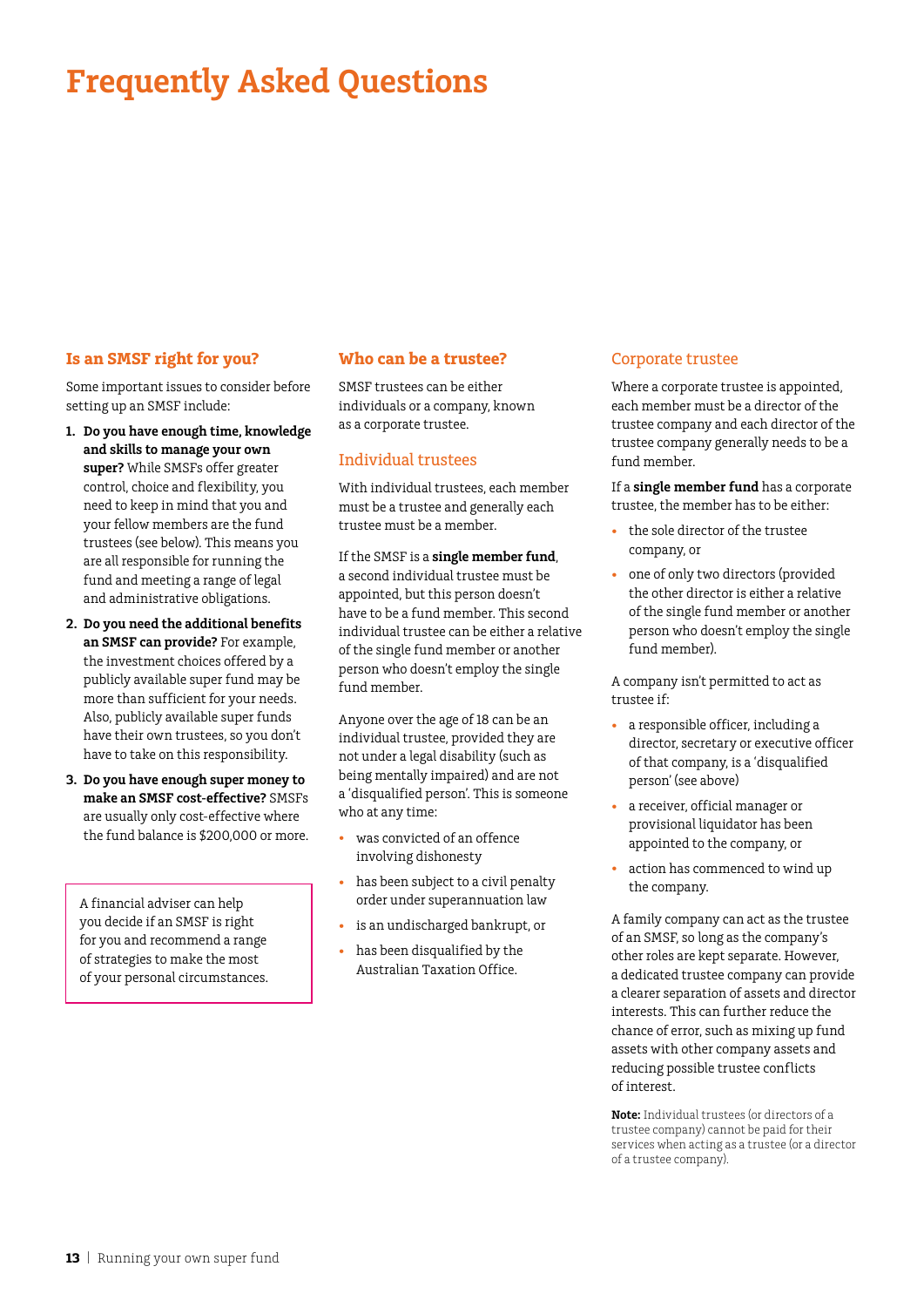#### **What are your trustee obligations?**

SMSF trustees are responsible for meeting a range of legal and administrative obligations and penalties may apply if you don't perform your duties. Some of the key trustee obligations include:

- Meeting the sole purpose test. This generally means your fund needs to be maintained for the sole purpose of providing retirement benefits to members, or to their dependants if a member dies before retirement.
- Developing, implementing and reviewing an investment strategy for your fund (see page 15).
- • Keeping your super assets separate from other assets such as your personal or business assets and assets of employers who contribute to the fund.
- • Preparing and keeping proper records, including financial statements, tax returns, audits, actuarial certificates (where applicable) and minutes of trustee meetings and decisions.
- Not lending money or providing financial assistance to members or their relatives using fund assets.
- Not borrowing money except in limited circumstances, such as to purchase investments using a 'limited recourse borrowing arrangement' (see page 16).
- • Not allowing in-house assets**<sup>1</sup>** to exceed 5% of the total fund assets valued at market value.
- Not releasing the money earlier than the fund is legally permitted.

The Australian Taxation Office has prepared some guides and other information for SMSF trustees that you can access by going to **www.ato.gov.au**

#### **Who can help you manage your obligations?**

If an SMSF is the right super solution for you and your fellow members, there are a range of professionals that can help you set up and manage your super, and reduce your compliance risks. These include:

- lawyers who can provide you with an appropriate trust deed and governing rules for your fund, and advise you on other legal matters
- financial advisers who can help you prepare, implement and review your fund's investment strategy (see page 15), and
- • **accountants** who are registered tax agents and can look after the fund's record keeping and reporting requirements, and provide taxation advice.

There are also companies that offer a comprehensive package of legal, administration, accounting and auditing services to help you meet your trustee obligations.

The key to running your own super fund is to get expert advice and assistance and not try to do it all yourself.

#### **What are the residency requirements?**

To be eligible for concessional tax treatment, your SMSF needs to meet a range of conditions, including the definition of an 'Australian super fund'.

To meet this definition, your fund needs to be established in Australia, or at least one of the fund's assets must be located in Australia. Also, the 'central management and control' of the fund must be ordinarily in Australia and an 'active member' test needs to be satisfied.

While these rules are complex, it's important you are aware that certain components of this definition could be breached if you, or another fund member, goes overseas.

Before going overseas for an extended period, you should make sure you don't breach the requirements. If you do, your fund could become non-complying, lose its concessional tax treatment and incur penalties.

**1** An in-house asset is a loan to, or an investment in, a related party of the fund, an investment in a related trust of the fund or a fund asset that is leased to a related party.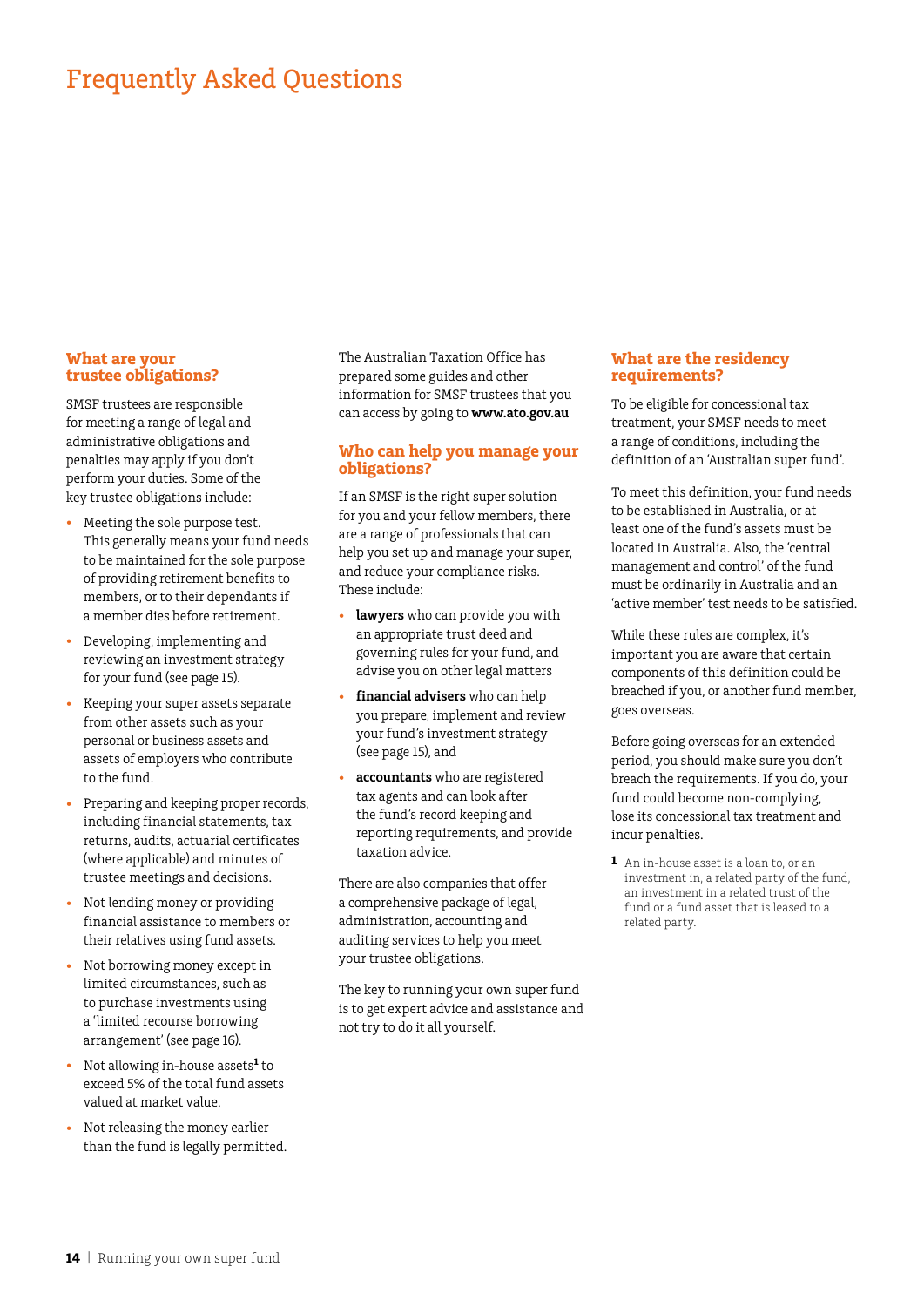#### **Why and how should SMSFs prepare an investment strategy?**

Preparing, implementing and reviewing an investment strategy for your fund is one of your key trustee obligations (see page 14). The investment strategy should specify meaningful and measurable objectives and take into account:

- • your members' ages and retirement goals
- • the potential risks and returns associated with different investments
- the expenses that will need to be met and when they will arise, including paying benefits to members as they retire, and
- the benefits of diversifying (spreading) the fund's investments across a number of asset classes such as shares, property, cash and fixed interest.

The investment strategy should outline the methods your fund will use to achieve its objectives. Best practice would be to specify a percentage, or range of percentages, that your fund can allocate to the different asset classes.

If your SMSF invests wholly or primarily in a single asset, such as a business property, you should consider the lack of diversification and the liquidity problems that could arise.

You should also outline how your fund will address these issues. For example, your fund could use earnings from the single asset or new contributions to meet expenses and purchase other investments over time.

#### **Where can an SMSF invest?**

Super funds, including SMSFs, can generally invest in some or all of the following assets:

- shares
- term deposits
- **bonds**
- options
- futures
- notes
- • business real property
- residential property
- managed funds
- property trusts
- private trusts
- fixed trusts
- insurance policies
- • artwork, coins and stamps.

Not all these assets can be acquired from a related party (see below) or purchased with borrowed money (see page 16). Certain other restrictions may also apply. We recommend you speak to a financial adviser to find out more.

#### **What assets can SMSFs acquire from a related party?**

Super funds, including SMSFs, are generally prohibited from acquiring assets from related parties, such as fund members, their family and partners, related companies and trusts.

There are, however, some exceptions including:

- business real property (eg a warehouse from which a business is run)
- listed securities (eg shares in companies listed on a stock exchange)
- units in widely held unit trusts (eg publicly available managed funds), and
- • in-house assets**2** where the value doesn't exceed 5% of the total market value of the fund's assets.

While residential property isn't included in this list of exceptions, it's possible for a super fund to acquire residential property from an unrelated party.

**2** An in-house asset is a loan to, or an investment in, a related party of the fund, an investment in a related trust of the fund or a fund asset that is leased to a related party.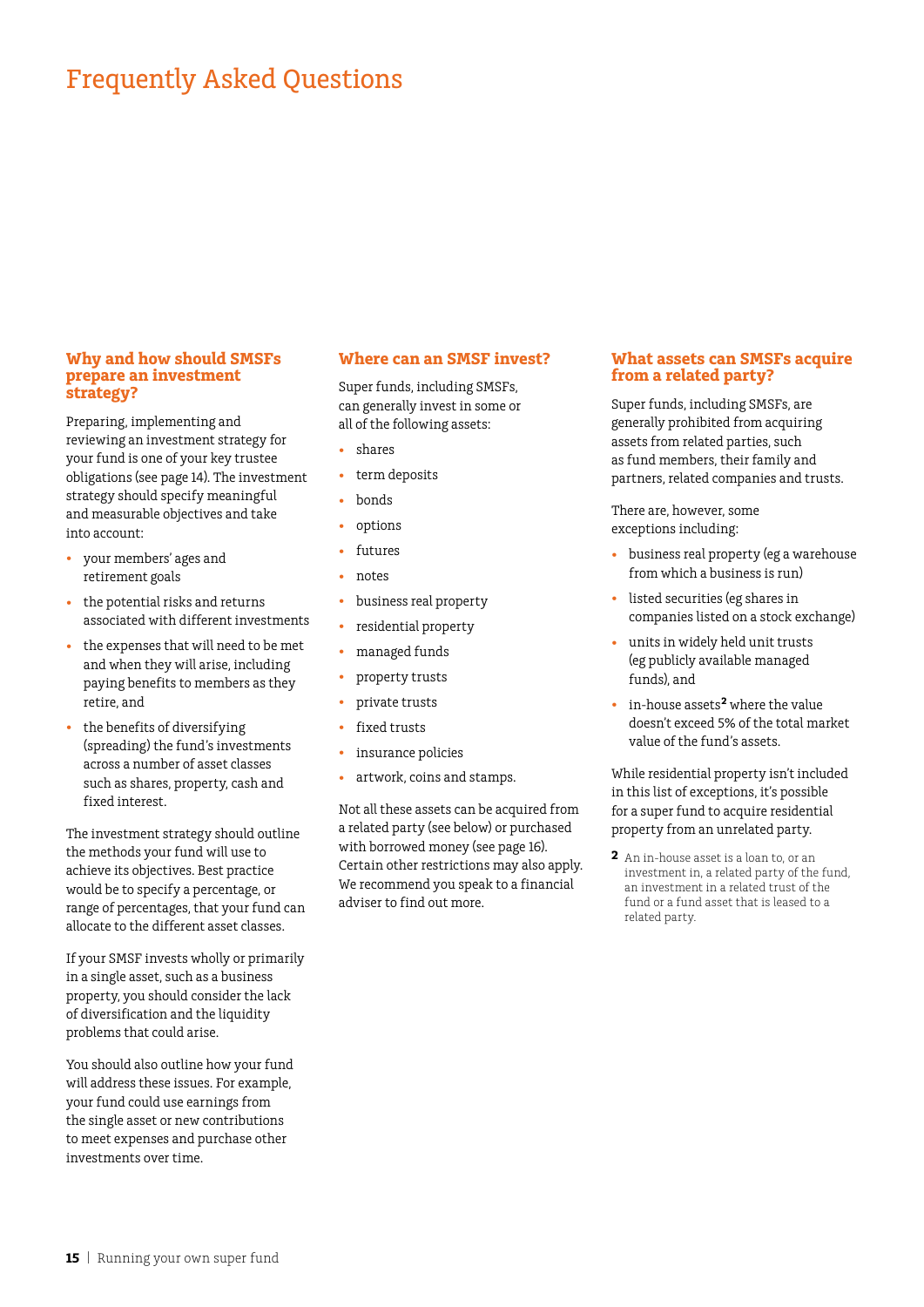#### **How can SMSFs borrow to invest?**

Provided the governing rules allow, SMSFs can borrow to invest by using what's called a 'limited recourse borrowing arrangement'.

With this arrangement, the asset is held in a 'security trust' during the life of the loan. If the fund defaults on the loan:

- • the lender's rights are limited to the asset held in the security trust, and
- the fund's loss is limited to the beneficial interest in the asset and the instalment(s) paid before the default.

The steps usually undertaken when using a limited recourse borrowing arrangement are:

- 1. The SMSF borrows money.
- 2. The SMSF invests the borrowed money and the cash required to complete the purchase in a security trust.
- 3. The security trust uses the money to acquire the allowable asset on behalf of the SMSF. This asset is held as security for the loan.
- 4. The SMSF makes repayments to the lender.
- 5. The SMSF has the right to acquire legal ownership of the asset held in the security trust after sufficient amounts have been repaid to the lender.

This process is illustrated in the diagram below, using an investment property as an example:



### **What assets can SMSFs invest in using borrowed money?**

When using a limited recourse borrowing arrangement, SMSFs can only invest in a 'single acquirable asset'. Examples include:

- a single title for land and the accompanying property, but not additional items such as furnishings, and
- a collection of:
	- shares of the same type (eg ordinary shares) in a single company
	- units in a unit trust that have the same fixed rights attached to them, and
	- economically equal and identical commodities, such as gold bars, irrespective of whether they might have different serial numbers.

**Note:** Australian or foreign currency is excluded from the single acquirable asset definition.

**Step 1:**  Borrow money

#### **Step 2:**  Invest borrowed money plus cash

**Step 3:**  Acquire property on behalf of the SMSF trustee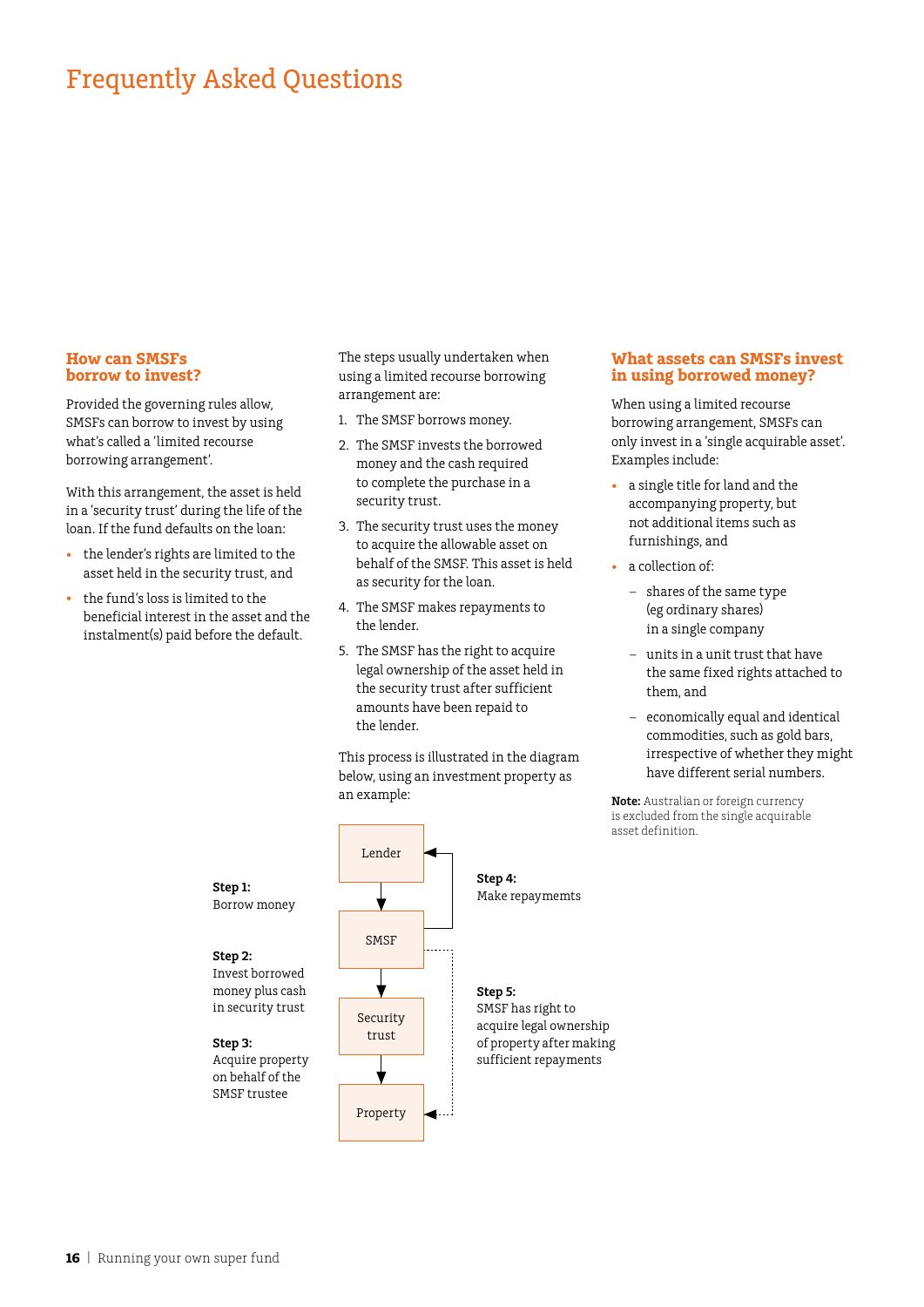#### **What insurances can an SMSF purchase?**

SMSFs can purchase a range of insurances for the benefit of fund members and their beneficiaries. These include:

- **Life insurance**, which can provide a lump sum payment**<sup>3</sup>** in the event of a member's death.
- **Total and Permanent Disability insurance**, which can provide a lump sum payment**3** if a member suffers a total and permanent disability and is unable to work again.
- **Income Protection insurance**, which can provide a monthly payment generally up to 75% of a member's income if they are temporarily unable to work due to illness or injury.

When making super contributions to fund insurance premiums in super, it's important to take into account the concessional and non-concessional contribution caps.

### **What is the concessional contribution cap?**

The concessional contribution (CC) cap is a cap that applies to certain super contributions that include, but are not limited to:

- • all contributions from an employer, including salary sacrifice
- • personal contributions claimed as a tax deduction (where eligible**4**).

In 2014/15 the cap is:

| 48 or under on 30 June 2014 | \$30,0005   |
|-----------------------------|-------------|
| 49 or over on 30 June 2014  | $$35.000^6$ |

Since 1 July 2013, excess concessional are treated as assessable income and taxed at your marginal tax rate. You have the choice to have up to 85% of excess concessional contribution amount refunded, after allowing for 15% concessional contributions tax already paid by the super fund. The excess concessional contribution charge (interest) also applies due to the timing difference between when you make the contributions and the assessment by the Australian Taxation Office.

If you have the excess contributions refunded, it no longer counts against your non-concessional caps. If you retain the excess concessional contribution in your super fund, the excess amount counts against the non-concessional contribution cap.

#### **What is the non‑concessional contribution cap?**

The non-concessional contribution (NCC) cap is a cap that applies to certain super contributions that include, but are not limited to, personal after-tax contributions made and spouse contributions received.

In 2014/15, the cap is \$180,000**7**. However, if you're under age 65, it's possible to contribute up to \$540,000 in 2014/15, provided your total non-concessional contributions in that financial year, the two previous financial years and the following two financial years, don't exceed \$540,000.

If the cap is exceeded, excess contributions will be taxed at a penalty rate of 49%**8**. Where penalty tax is payable, you must request your super fund to release sufficient benefits to pay the tax.

- **3** The proceeds from a Life or Total and Permanent Disability insurance policy may also be paid as a pension in certain circumstances.
- **4** To be eligible to claim your super contributions as a tax deduction, you will need to earn less than 10% of your assessable income, reportable fringe benefits and reportable employer super contributions from eligible employment and meet a range of other conditions.
- **5** This cap may be indexed in future years.
- **6** This cap is unindexed.
- **7** This cap may be indexed in future years.
- **8** Includes Medicare Levy and Temporary Budget Repair Levy.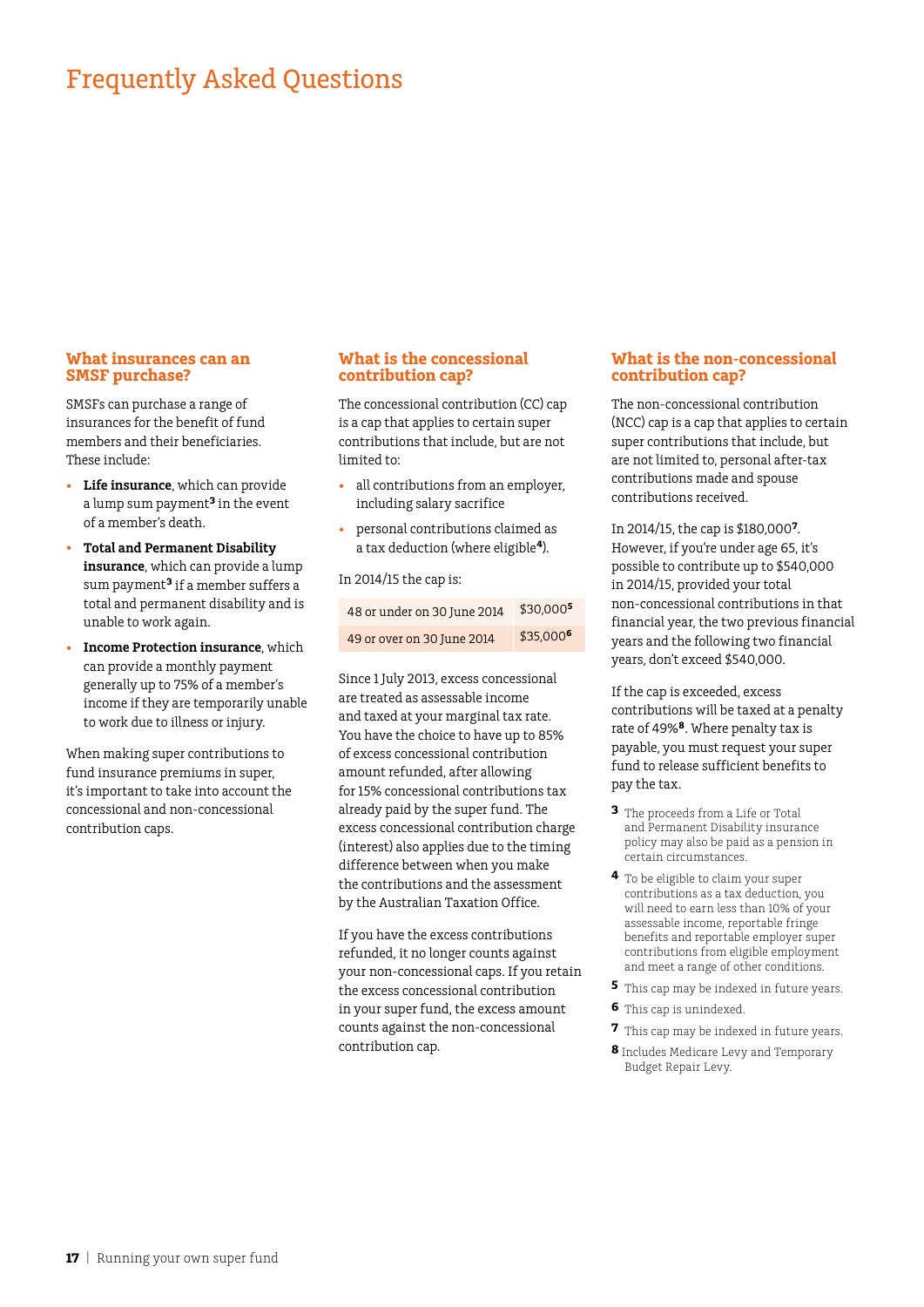#### **When can your super be accessed?**

Your super can generally be accessed when you meet one of the following 'conditions of release':

- • retiring after reaching your preservation age (age 55 to 60 – see next column)
- • leaving your employer after age 60
- reaching age 65
- permanent incapacity (specific requirements apply)
- a terminal medical condition where two medical practitioners (one a specialist) certify that your condition is likely to result in death within 12 months
- death
- financial hardship (the amount may be restricted and you must have received a Federal Government income support payment for six months continuously or nine months cumulatively if aged 55 or over and not gainfully employed at the date of application)
- compassionate grounds (must be approved by the Department of Human Services)
- upon permanent departure from Australia for certain temporary residents holding a specific class of visa
- leaving the service of your employer who has also contributed into your super fund; restricted non-preserved benefits only.

A 'transition to retirement pension' may also be commenced with preserved and restricted non-preserved benefits if you have reached your preservation age.

#### **What are the preservation ages?**

The age at which you can withdraw your super depends on when you were born. The table below shows the current preservation ages.

| Date of birth                 | <b>Preservation age</b> |
|-------------------------------|-------------------------|
| Before 1 July 1960            | 55                      |
| 1 July 1960 –<br>30 June 1961 | 56                      |
| 1 July 1961 -<br>30 June 1962 | 57                      |
| 1 July 1962 -<br>30 June 1963 | 58                      |
| 1 July 1963 –<br>30 June 1964 | 59                      |
| 1 July 1964 or after          | 60                      |

#### **What are the current marginal tax rates?**

The following table summarises the marginal tax rates that apply to residents in 2014/15.

| <b>Taxable income</b><br>range | Tax payable <sup>9</sup> in<br>2014/15                       |
|--------------------------------|--------------------------------------------------------------|
| $$0 - $18.200$                 | Nil                                                          |
| $$18,201 - $37,000$            | 19% on amount<br>over \$18.200                               |
| $$37,001 - $80,000$            | $$3,572 + 32.5\%$<br>on amount over<br>\$37,000              |
| \$80,001 - \$180,000           | $$17.547 + 37\%$<br>on amount<br>over \$80.000               |
| Over \$180,000                 | $$54.547$ <sup>10</sup> +<br>47% on amount<br>over \$180.000 |

**Note:** You can access unrestricted non-preserved benefits at any time, however taxes may apply depending on your age.

- **9** Excludes Medicare levy.
- **10** Includes 2% Temporary Budget Repair Levy.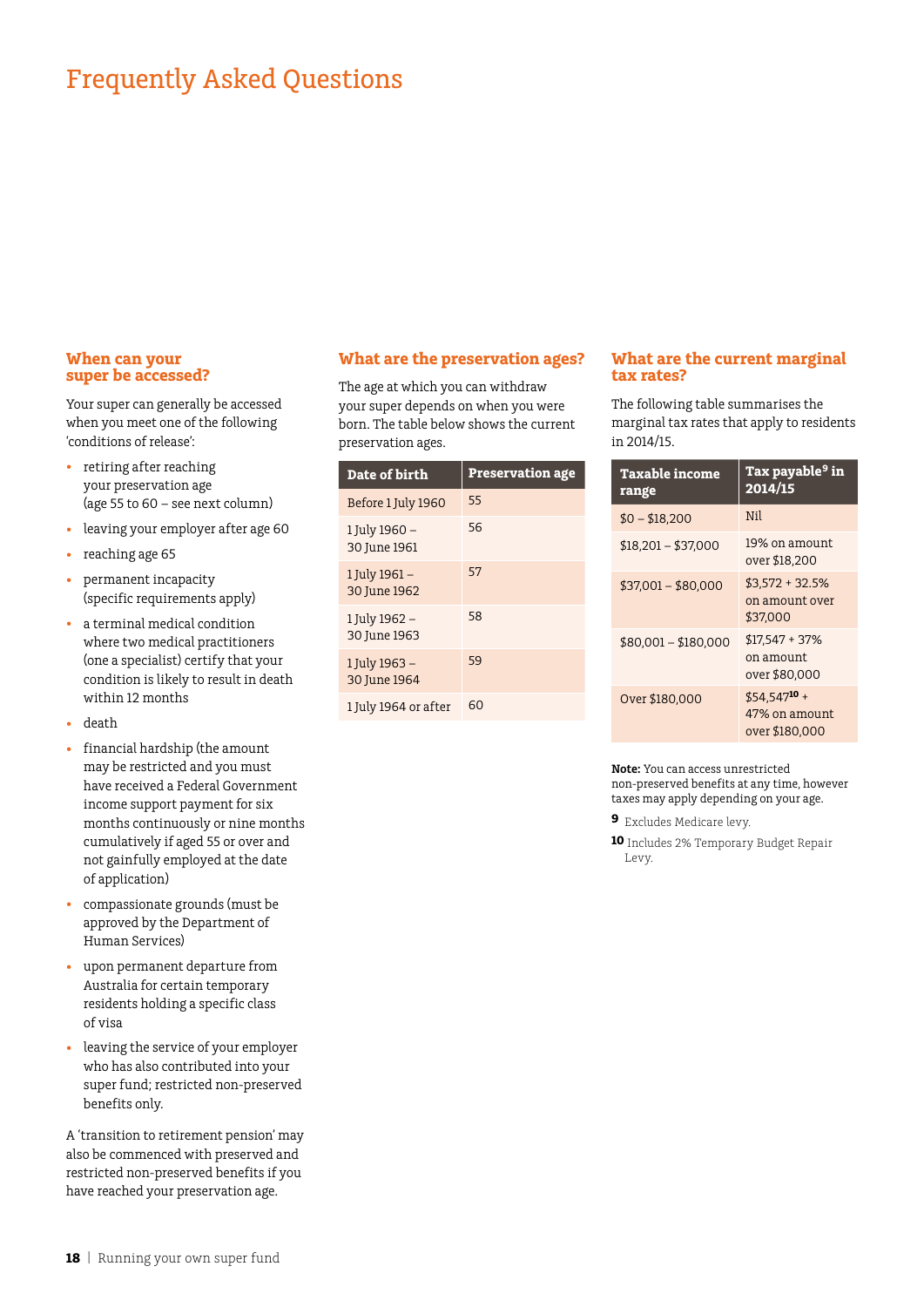# **Glossary**

## **A**

#### **Assessable income**

Income, including capital gains, received before allowable deductions.

#### **C**

#### **Capital gains tax (CGT)**

A tax on the growth in the value of an asset or investment, generally assessable when the gain is realised. If the asset has been held by an individual, trust or super fund for more than 12 months, the capital gain generally receives concessional treatment.

#### **Complying super fund**

A super fund that qualifies for concessional tax rates. A complying super fund must meet the requirements set down by law.

#### **Conditions of release**

Conditions that need to be met before a superannuation benefit can be accessed (see FAQs).

#### **D**

#### **Dependant for**

### **superannuation purposes**

Those people eligible to receive a death benefit directly from a super fund. Includes a legally married or de facto spouse (including same sex), child of any age, financial dependant, and a person in an interdependant relationship with the deceased.

#### **E**

#### **Eligible employment**

Broadly, any work that classifies a person as an employee for Superannuation Guarantee purposes.

#### **F**

### **Fringe benefit**

A benefit provided to an employee by an employer in respect of that employment. Super contributions made by an employer are excluded from the definition of 'fringe benefit' and therefore outside the scope of fringe benefits tax.

### **G**

#### **Gainfully employed**

Employed or self-employed for gain or reward in any business, trade, profession, vocation, calling, occupation or employment.

#### **Governing rules**

The rules that outline how a super fund needs to operate in accordance with the law.

#### **I**

#### **In specie contribution**

The contribution of an asset into super rather than cash. It's achieved by transferring ownership of the asset to the super fund. Only certain types of assets can be transferred.

#### **M**

#### **Marginal tax rate**

The stepped rate of tax payable on taxable income (see FAQs).

#### **Medicare levy**

A levy of 2% that is payable on the whole of your taxable income on top of normal marginal tax rates. In 2014/15, if you earn less than \$20,542 pa (\$34,367 pa combined for couples) you are exempt from the levy.

An additional surcharge of up to 1.5% applies to singles with an income in 2014/15 over \$90,0001 pa (or couples with a combined income of \$180,0001 pa) who don't have private health insurance. If applicable, this Medicare levy surcharge will be payable on top of the base Medicare levy of 2%.

#### **N**

#### **Negative gearing**

Occurs when an investment is purchased with borrowed money and the loan interest and related expenses exceed the assessable income from the investment.

#### **P**

#### **Pension investment**

An investment commenced with superannuation money that can provide a regular income stream in accordance with superannuation laws.

#### **Personal after-tax super contribution**

A super contribution made from after-tax pay or savings.

#### **Positive gearing**

Occurs when an investment is purchased with borrowed money and the assessable income from the investment exceeds the loan interest and related expenses.

#### **Preservation age**

The age at which preserved super benefits may be withdrawn (see FAQs).

#### **Preserved benefits**

Benefits that must be kept in the super system and cannot be withdrawn until a condition of release is met (see FAQs).

**1** For the financial year 2014/15.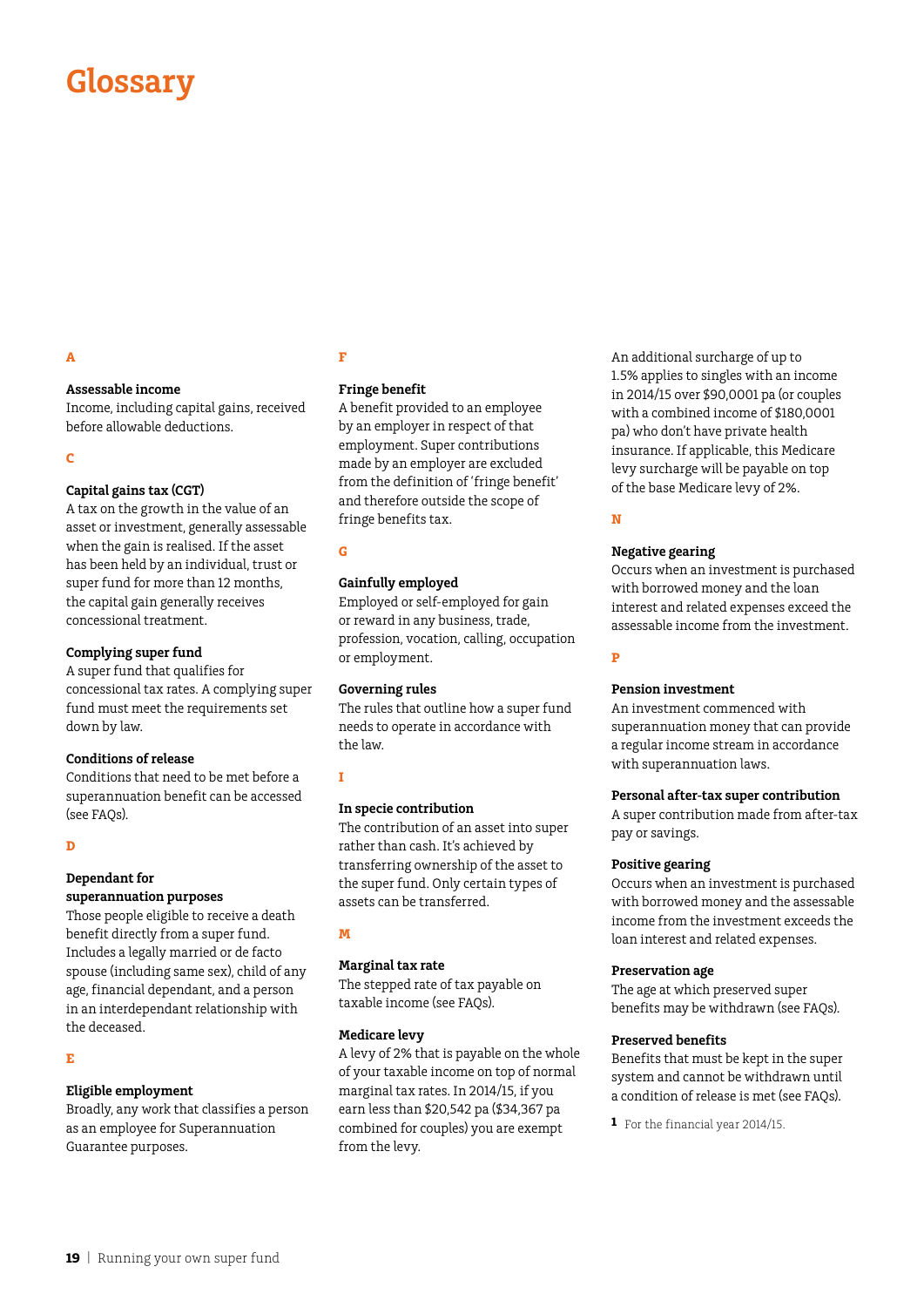## Glossary

### **R**

#### **Reportable employer super contributions**

Certain super contributions, such as salary sacrifice, that must be identified by an employer and included on an employee's Payment Summary.

#### **Restricted non-preserved benefits**

Benefits that can be withdrawn on termination of employment, provided the employer has contributed to the fund. These benefits are also available if another condition of release is met (see FAQs).

#### **S**

#### **Salary sacrifice**

An arrangement made with an employer where pre-tax salary is forgone in exchange for receiving certain benefits such as super contributions.

#### **Security trust**

A trust that holds an asset purchased with borrowed money on behalf of an SMSF. The trust cannot hold other assets.

#### **Spouse contribution**

An after-tax super contribution made on behalf of an eligible spouse.

#### **T**

## **Tax deduction**

An amount that is deducted from assessable income before tax is calculated.

## **Taxable income**

Income, including capital gains, received after allowing for tax deductions.

#### **Taxed super fund**

A super fund that pays tax on contributions and earnings in accordance with the standard superannuation tax provisions.

#### **Temporary budget repair levy**

A levy of 2% on that part of a person's taxable income that exceeds \$180,000. The levy will apply from 1 July 2014 and apply to the 2014–15, 2015–16 and 2016–17 financial years.

#### **Transition to retirement pension**

An income stream investment that can be purchased with preserved or restricted non-preserved super benefits after reaching preservation age.

#### **U**

### **Unrestricted non-preserved benefits**

Benefits that have met a condition of release and can be withdrawn from a super fund at any time.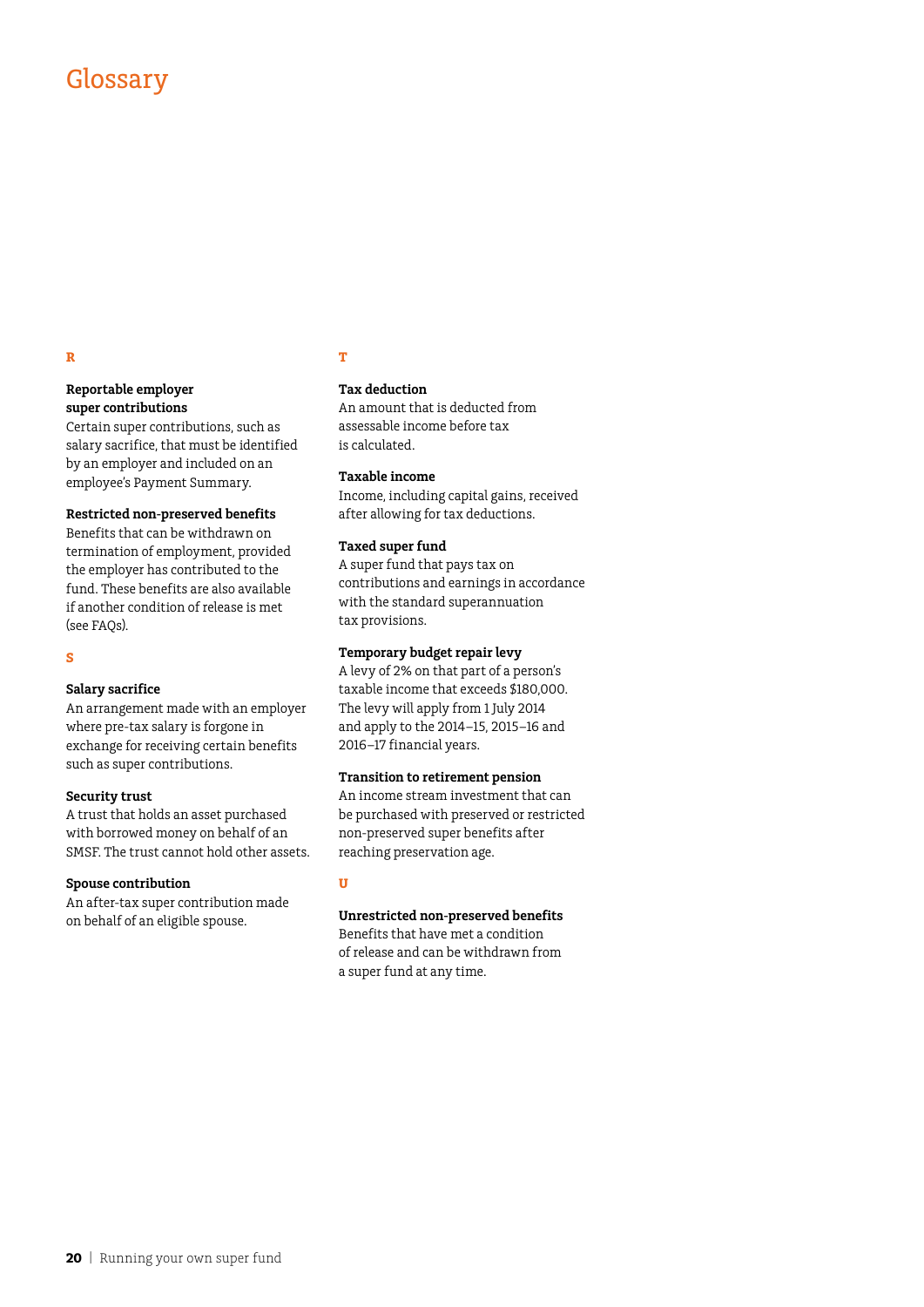# **MLC has a range of other smart strategy guides**

Ask your financial adviser for more details.



**Maximising retirement income**



**Protecting business owners**



**Make your super count**



**Managing aged care costs**



**Using debt effectively**